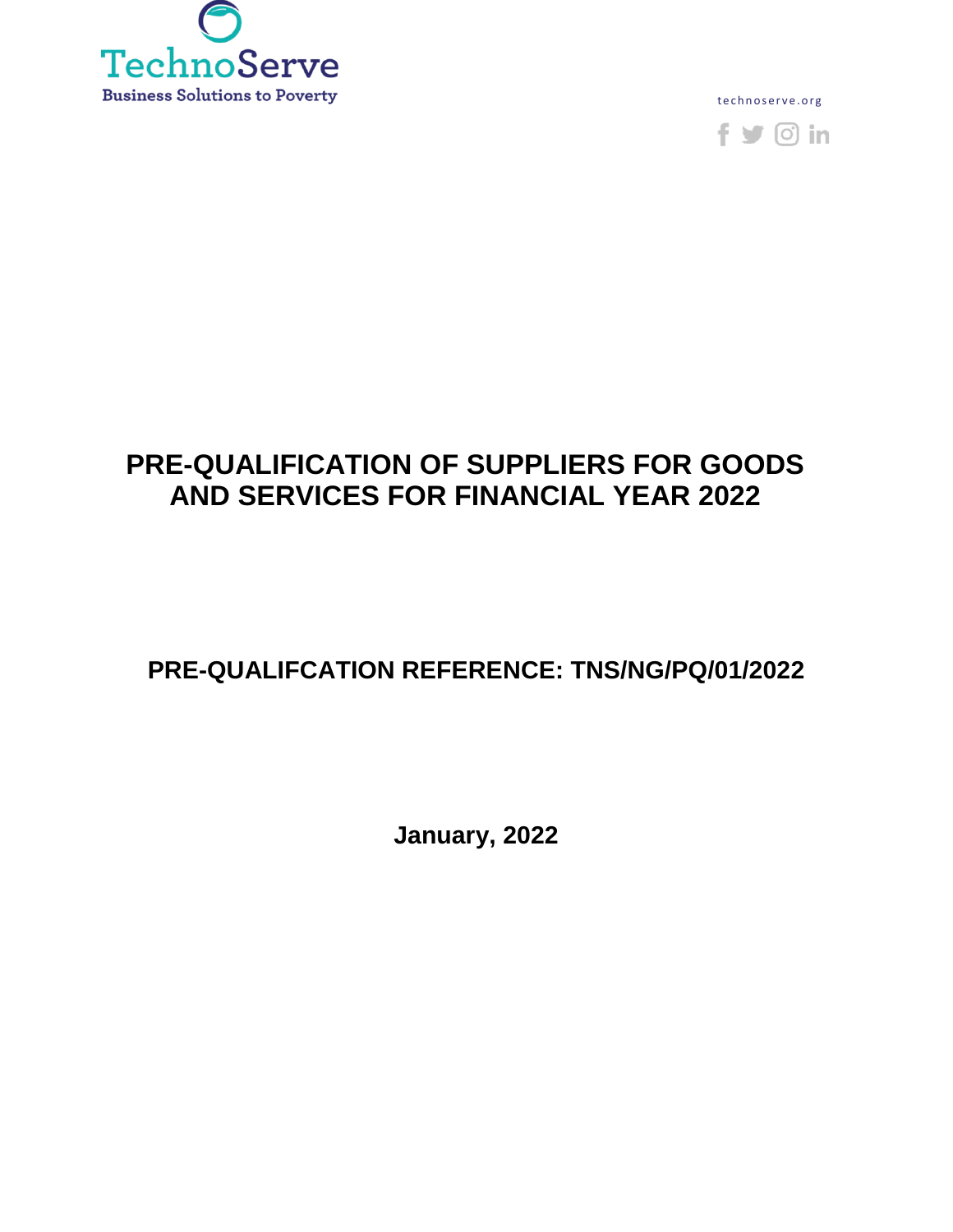## **PRE-QUALIFICATION NOTICE**

### **PRE-QUALIFICATION NAME: REGISTRATION OF SUPPLIERS FOR SUPPLY/PROVISION OF GOODS AND SERVICES 2022**

TechnoServe works with enterprising people in the developing world to build competitive farms, businesses and industries. We are a nonprofit organization that develops business solutions to poverty by linking people to information, capital and markets. Our work is rooted in the idea that given the opportunity, hardworking men and women in even the poorest places can generate income, jobs and wealth for their families and communities. With more than four decades of proven results, we believe in the power of private enterprise to transform lives.

TechnoServe intends to update its register for suppliers for various goods and services for FY 2022. Interested firms are invited to apply for pre-qualification, indicating the category of goods, services they wish to be considered.

TechnoServe wishes to invite applications from interested and eligible firms to submit their expression of interest for pre-qualification to supply goods and services by February 14, 2022.

Complete tender documents should be submitted by email to procurementng  $@$ tns.org with the pre-qualification category reference number as subject of email. The subject should be in the format below: **TechnoServe2022 Prequalification: TNS/NG/PQ/01/2022**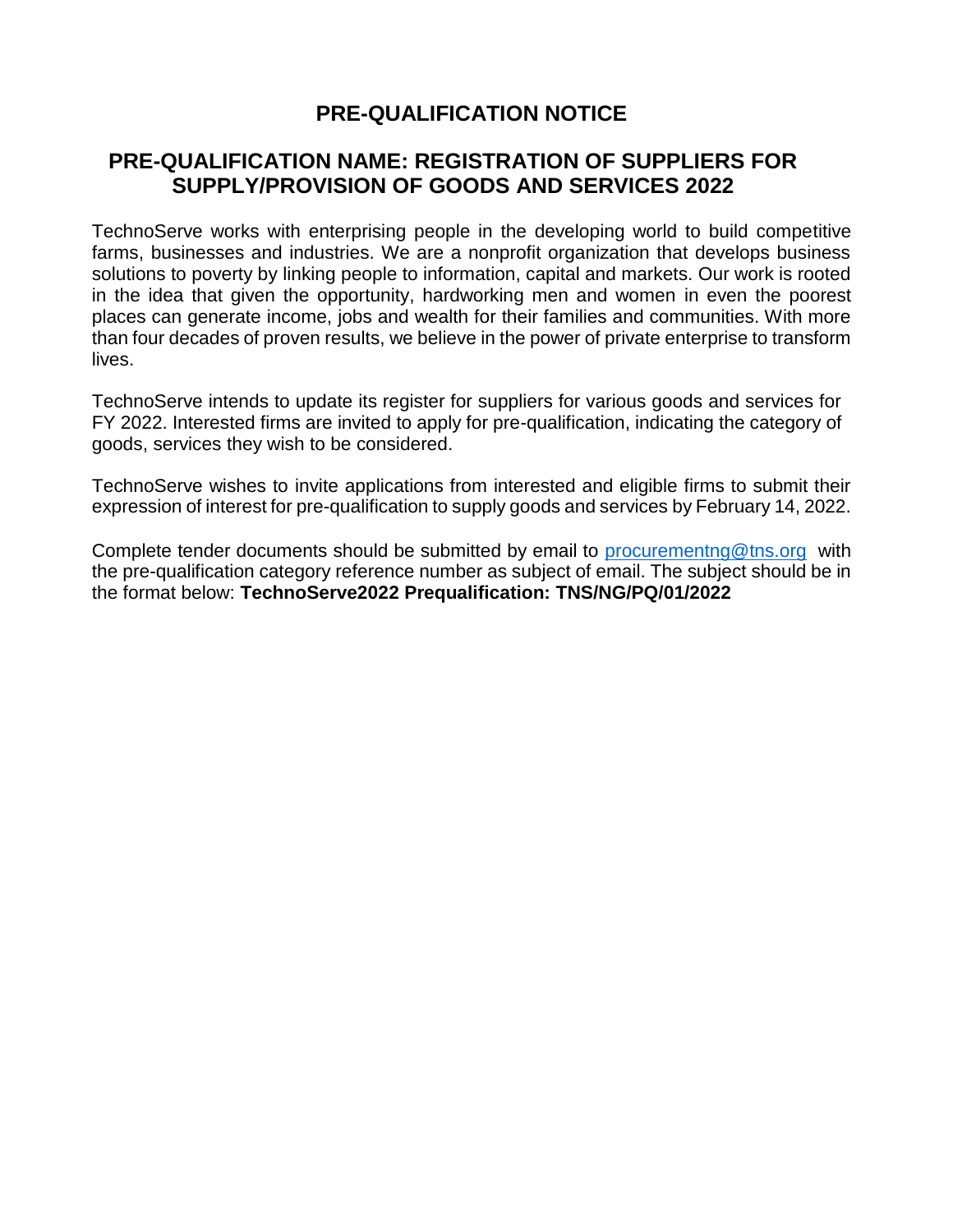### **1.0: CATEGORIES OF GOODS AND SERVICES**

The table below shows the categories of goods and services with their reference codes.

| <b>Category Reference No.</b> | <b>Description</b>                                   |
|-------------------------------|------------------------------------------------------|
| А                             | <b>Supply of Goods</b>                               |
| TNS/PQ/001/2022               | Supply of ICT equipment, computers, printers,        |
|                               | and related accessories (Authorized dealers or       |
|                               | partners where applicable)                           |
| TNS/PQ/002/2022               | Supply of stationery and general office supplies     |
|                               | including consumables                                |
| TNS/PQ/003/2022               | Supply of office furniture, fixtures and fittings    |
| TNS/PQ/004/2022               | Supply of motor vehicle tyres and related            |
|                               | accessories including fitting, alignment and wheel   |
|                               | balancing services                                   |
| TNS/PQ/005/2022               | Supply of promotional corporate materials, T-        |
|                               | shirts, shirts, caps, umbrellas, mugs etc.           |
| TNS/PQ/006/2022               | Supply of Toners and Cartridges (Authorized          |
|                               | Dealers Only)                                        |
| TNS/PQ/007/2022               | Supply of cameras, phones, tablets and               |
|                               | consumables (Authorized dealers only)                |
| TNS/PQ/008/2022               | Supply of mobile Phone Airtime                       |
| B                             | <b>Provision of Services</b>                         |
| TNS/PQ/009/2022               | Provision of transport services such as taxi, car    |
|                               | hire, haulage etc.                                   |
| TNS/PQ/010/2022               | Provision of air ticketing and travel agencies       |
|                               | services - flight reservation and booking            |
| TNS/PQ/011/2022               | Provision of printing/publication and related        |
|                               | services including media publications and graphic    |
|                               | design                                               |
| TNS/PQ/012/2022               | Provision of motor vehicle repairs and               |
|                               | maintenance, including parts replacement etc.        |
| TNS/PQ/013/2022               | Provision of PR, event planning & management         |
| TNS/PQ/014/2022               | Provision of repair and maintenance of offices       |
|                               | equipment such as computers, servers, routers        |
|                               | and printers                                         |
| TNS/PQ/015/2022               | Provision of photography and videography             |
|                               | <b>Services</b>                                      |
| TNS/PQ/016/2022               | Provision of Hospitality services including lodging, |
|                               | conferencing and catering                            |
| TNS/PQ/017/2022               | General office maintenance services such as          |
|                               | electrical and plumbing repairs and maintenance      |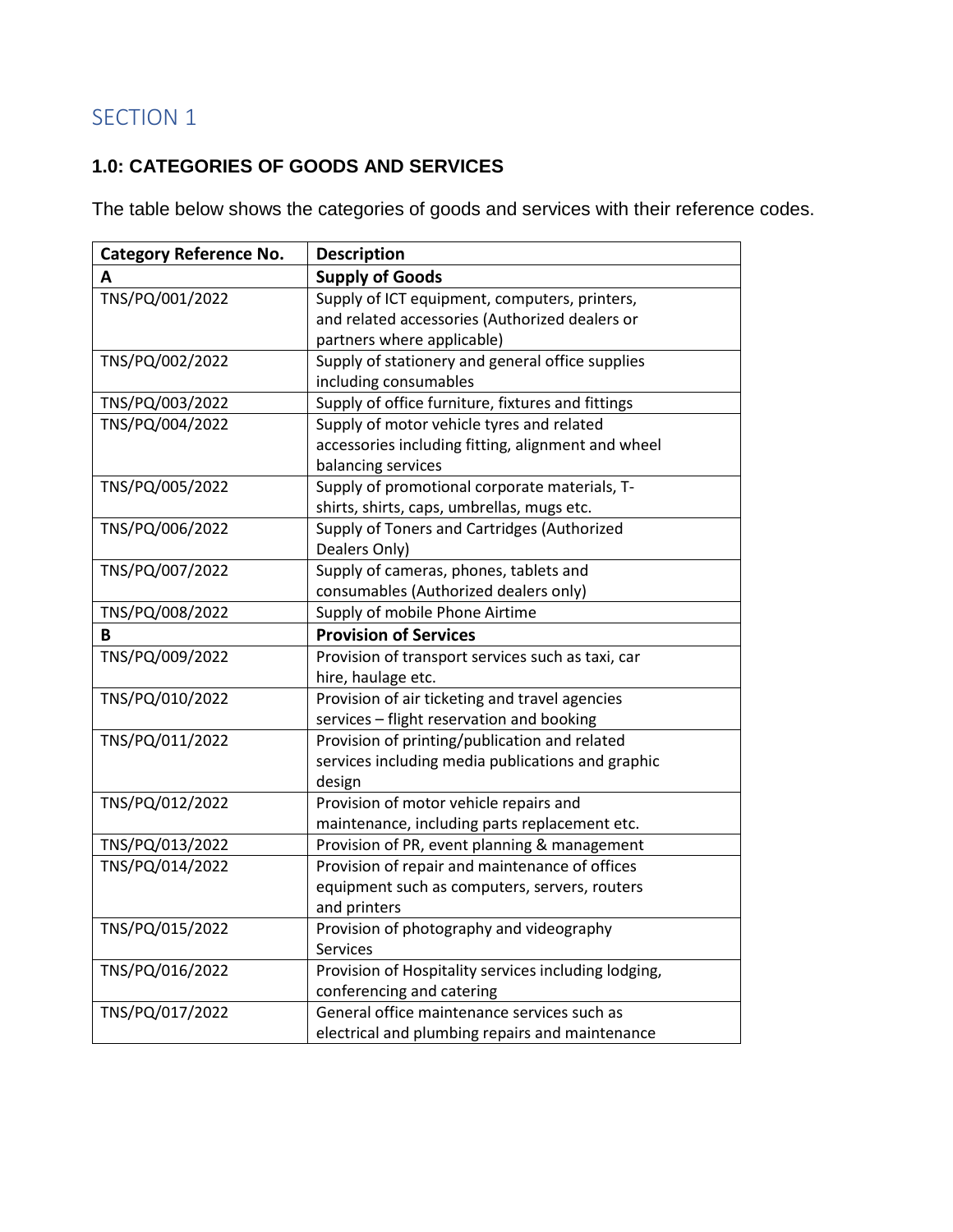### **2.0 PREQUALIFICATION INSTRUCTIONS**

### **2.1 INTRODUCTION**

TechnoServe in Nigeria intends to pre-qualify firms for the supply and delivery of goods and services.

Prequalification is open to eligible firms/ Individuals as indicated in the instructions.

### **2.2 PRE-QUALIFICATION OBJECTIVE**

The main objective of this part is to qualify firms to supply goods and services under the relevant tenders/quotations and Proposals as and when required during the FY 2022.

### **2.3 LANGUAGE**

All the information requested for pre-qualification shall be provided in the English language.

### **2.4 EXPERIENCE**

Prospective firms must have carried out successful supply and delivery of similar goods/services to institutions of similar size and complexity for the last three years. Potential firms must demonstrate the willingness and commitment to meet the tender criteria.

#### **2.5 TERMS AND CONDITION - APPENDIX 2.**

Eligible and interested firms shall be required to read and be willing to abide to the terms and condition of the prequalification exercise.

#### **2.6 ELIGIBLE FIRMS**

All TechnoServe's employees and their relatives are not eligible to participate in the prequalification process. Possible conflict of interest must be declared at application.

### **2.7 ADDITIONAL CHECK BY TNS**

TechnoServe at its own discretion shall confirm further eligibility of prospective suppliers by carrying out restricted parties screening as per the organizations own policy and procedure;

#### **2.8 RESPONSIVENESS**

In order to be considered for pre-qualification, prospective suppliers must submit all the information required including a sworn in statement in section 5.0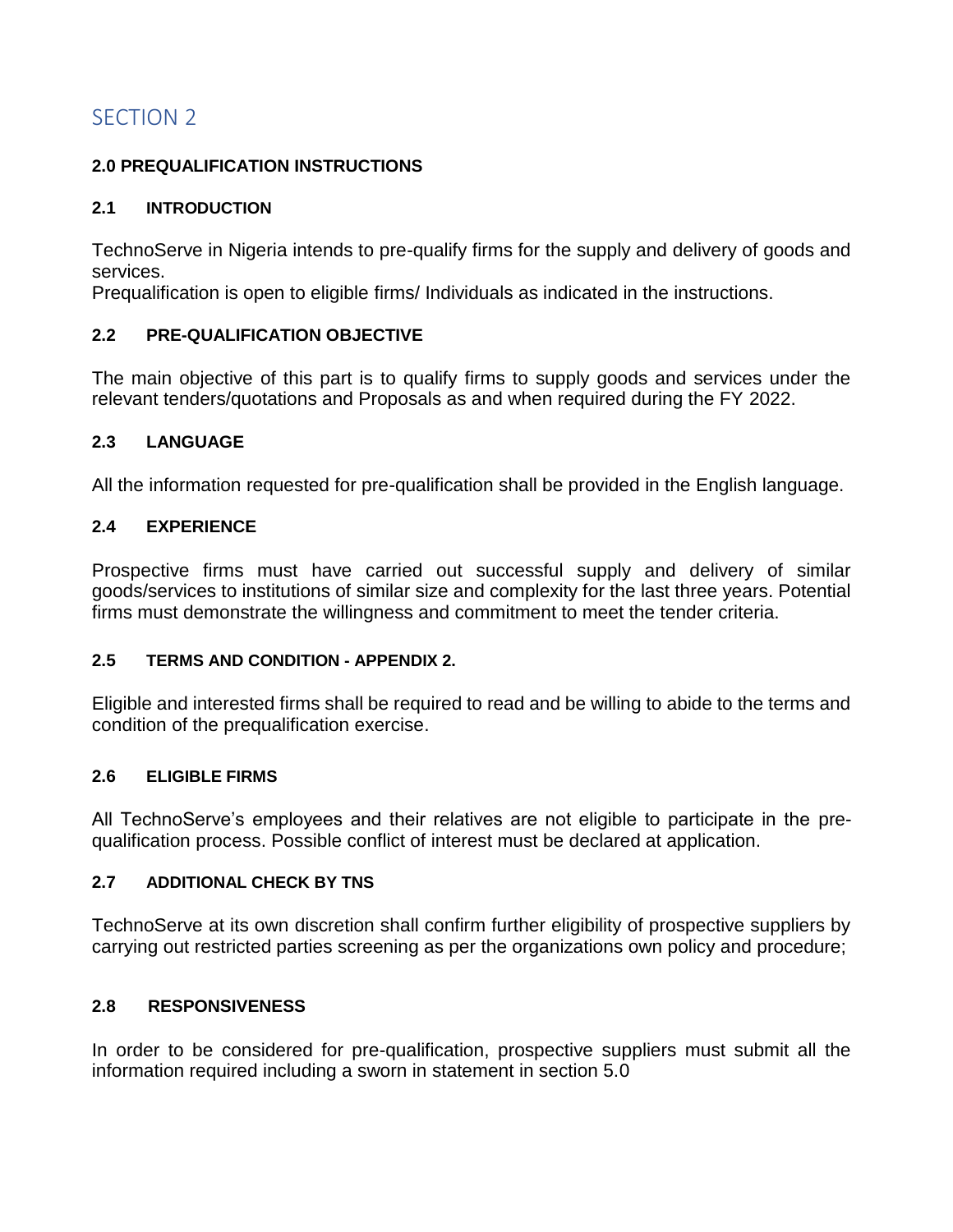### **2.9 SUBMISSION AND DEADLINE OF PRE-QUALIFICATION DOCUMENTS**

A completed set of pre-qualification documents may be submitted by interested firms or individuals via the following email address: [procurementng@tns.org](mailto:procurementng@tns.org) with all supporting documents in a zipped folder.

Deadline for submission is **February 14, 2022**

Any question regarding the pre-qualification should be sent to [procurementng@tns.org](mailto:procurementng@tns.org) at least one week before submission deadline.

### **2.10 PRE-QUALIFICATION FEE**

Interested firms will **not** be required to pay any fee for participating in the pre-qualification exercise.

#### **2.11 ADDITIONAL INFORMATION**

TechnoServe reserves the right to request the submission of additional information from prospective firms.

### **2.12 INVITATION TO TENDER/QUOTATION**

Bidding documents (Tender/Quotation) will be made available only to those bidders whose pre-qualification documents are accepted by **TechnoServe** after the completion of the prequalification process.

### **2.13 INQUIRIES DURING EVALUATION OF PRE-QUALIFICATION PROCESS**

Inquiries, canvassing or direct phone calls shall not be allowed during the evaluation of prequalification process.

### **2.14 NOTIFICATION OF SUCCESSFUL AND UNSUCCESSFUL FIRMS**

Only successful pre-qualified firms will be notified by email due to volume of response. The selection process would be completed one month after the submission deadline of prequalification.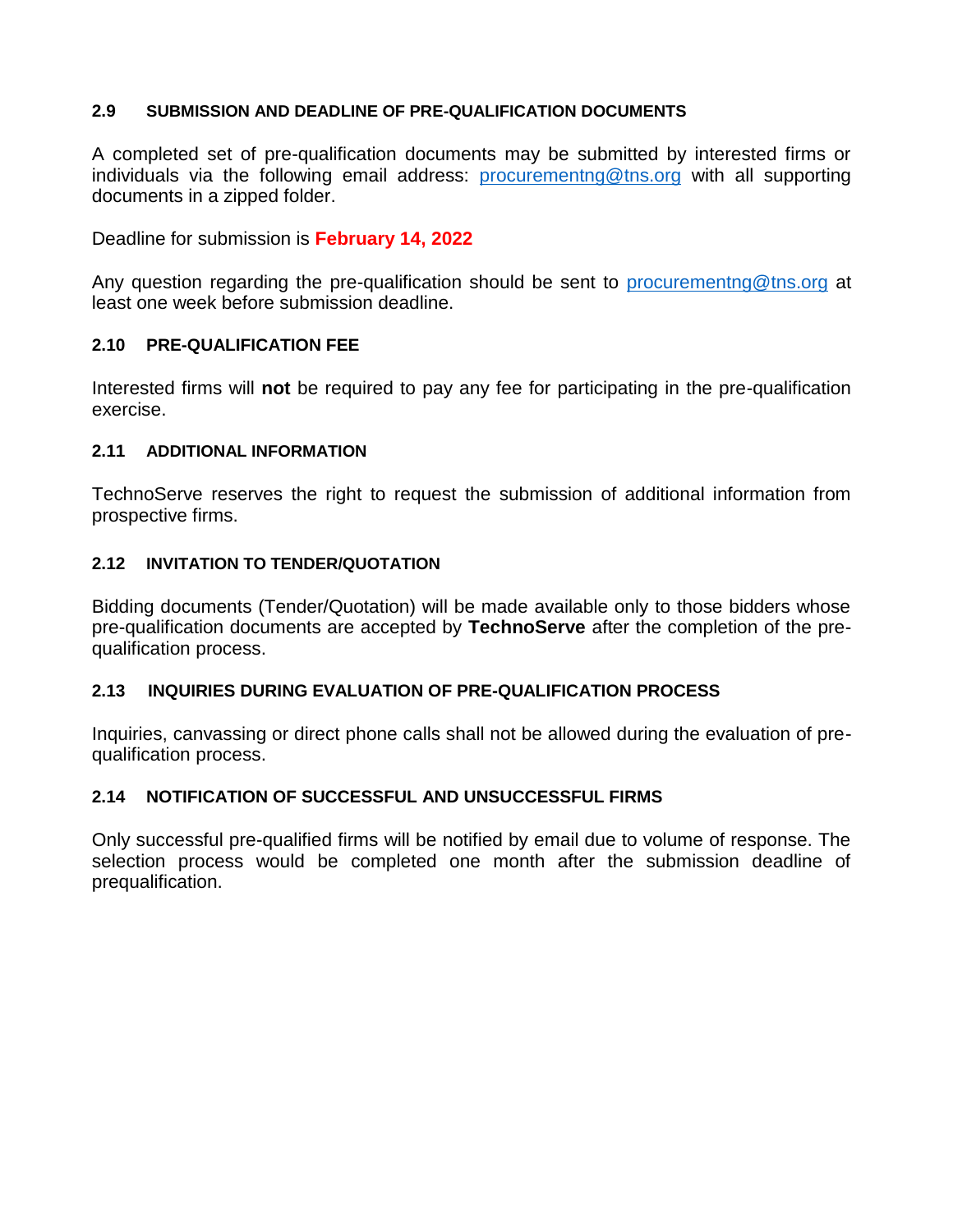### **3.0 PRE-QUALIFICATION GUIDELINES/REGULATIONS AND CRITERIA**

### **3.1 PRE-QUALIFICATION DATA FORM**

The attached questionnaire forms 1, 2, 3, 4, 5, 6, 7, 8 and appendix 1 of sworn statement section 5.0 are to be completed by prospective suppliers/ firms who wish to be pre-qualified for the specified tender category.

### **3.2 INCOMPLETE APPLICATION**

The application forms which are not properly filled, submitted in the prescribed manner and submitted after deadline will not be considered.

#### **3.3 THE PRE-QUALIFICATION DATA**

It is understood and agreed that the pre-qualification data of the prospective firms is to be used by **TechnoServe** in determining, according to its sole judgment and discretion the qualifications of prospective firm to perform in respect categories as described by the client.

### **3.4 QUALIFICATION REQUIREMENTS**

a. Prospective firms will not be considered qualified unless in the judgment of TechnoServe they possess the capability, experience, qualified personnel, available and sustainable equipment and net current assets or working capital sufficient to satisfactorily execute the contract for goods/services.

b. The firm must have a business address and must be registered in Nigeria, with certificate of Registration, Incorporation/Memorandum and Article of Association whichever applicable and copies of the same should be attached.

c. The firm must show proof that it is registered with the appropriate regulatory tax body.

d. The firm must submit their company profile

TechnoServe may verify the submitted information as part of the evaluation.

### **3.5.1 ESSENTIAL CRITERIA FOR PRE-QUALIFICATION**

#### **3.5.1 EXPERIENCE**

(a) The prospective bidder shall have at least three years' experience in the supply of goods, services and allied items. Potential supplier/firm should show competence, willingness and capacity to service the contract.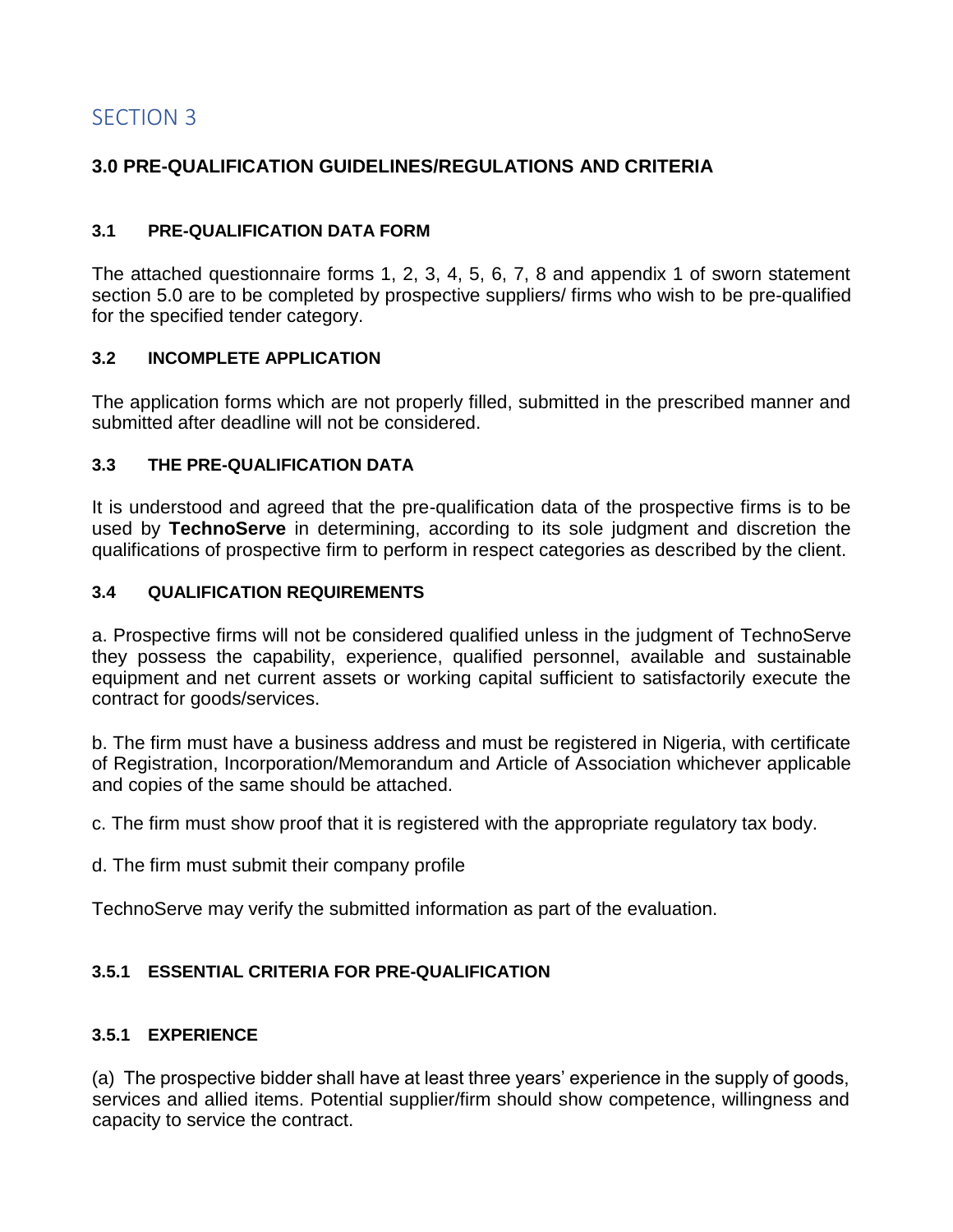(b) Prospective suppliers should have special experience and capability to organize, supply and deliver items or services at short notice.

### **3.5.2 PERSONNEL**

The names and pertinent information and the title of the key personnel for individual or group to execute the contract must be indicated in form 1.

### **3.5.2 FINANCIAL CONDITION**

The suppliers must supply bank details of the company in its business name.

### **3.5.3 PAST PERFORMANCE**

Past performance will be given due consideration during the pre-qualification evaluation. Letters of reference from past customers should be included in form 5 where applicable

### **3.5.4 SWORN STATEMENT – APPENDIX 1**

Application must include a sworn Statement Appendix 1 section 5.0 by the tender applicant certifying the accuracy for the information given.

### **3.5.5 WITHDRAWAL OF PRE-QUALIFICATION**

TechnoServe reserve the right to reject the tender from a pre-qualified firm even though the firm was initially pre-qualified, should a condition arise between the time the firm has tendered and the bid opening date which in the opinion of the TechnoServe could substantially change the performance and qualification of the bidder or his ability to perform such as but not limited to bankruptcy, change in ownership or new commitment.

### **3.6 PRE-QUALIFICATION CRITERIA**

| No.            | <b>Information Required</b>             | <b>Form Type</b>  | <b>Point Score</b> |
|----------------|-----------------------------------------|-------------------|--------------------|
| 1              | <b>Prequalification Data</b>            | <b>FORM1</b>      | 25                 |
| 2              | <b>Prequalification Documents</b>       | <b>FORM 2</b>     | 25                 |
| $\overline{3}$ | <b>Supervisory Personnel</b>            | <b>FORM3</b>      | И5                 |
| 4              | <b>Financial position</b>               | <b>FORM4</b>      | h0                 |
| 5              | Past experience and Reference           | <b>FORM 5</b>     | 25                 |
| $\overline{6}$ | <b>Business Ownership questionnaire</b> | <b>FORM 6</b>     |                    |
| 7              | <b>Litigation History</b>               | <b>FORM7</b>      |                    |
| 8              | <b>Bank and Tax Details</b>             | <b>FORM 8</b>     |                    |
| 9              | Sworn statement                         | <b>Appendix 1</b> |                    |
| Total          |                                         |                   | 100                |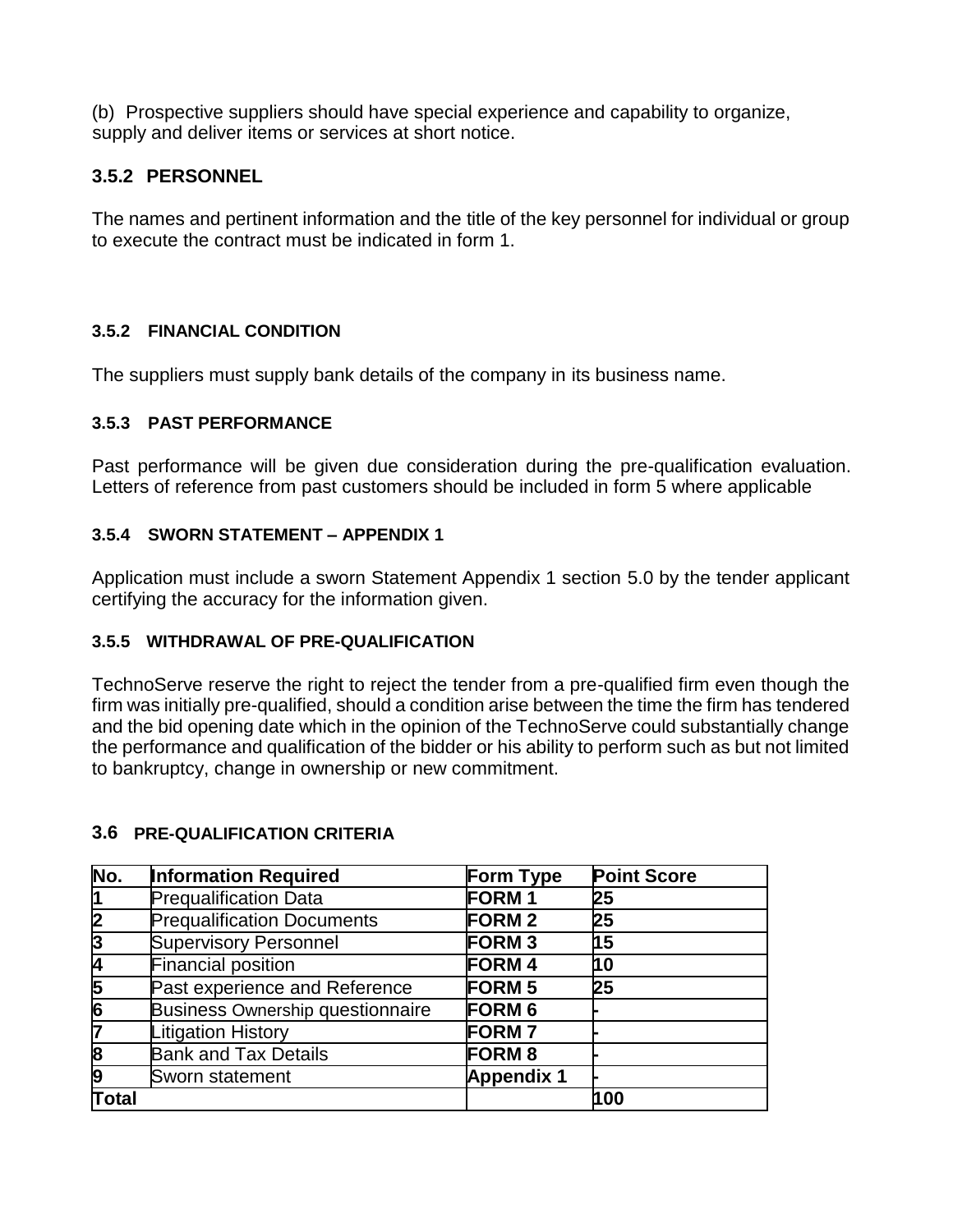### **FORM1: PREQUALIFICATION DATA -25 M**

### **PREQUALIFICATION OF SUPPLIERS APPLICATION FORM**

| (Name of company/Firm)                   |  |
|------------------------------------------|--|
| (Item/Service description)               |  |
| (Category Reference number)              |  |
|                                          |  |
|                                          |  |
|                                          |  |
|                                          |  |
|                                          |  |
|                                          |  |
|                                          |  |
|                                          |  |
|                                          |  |
| 2. Organization and business information |  |
| Management personnel:                    |  |
|                                          |  |
|                                          |  |
|                                          |  |
| Name of partners                         |  |
|                                          |  |
|                                          |  |
|                                          |  |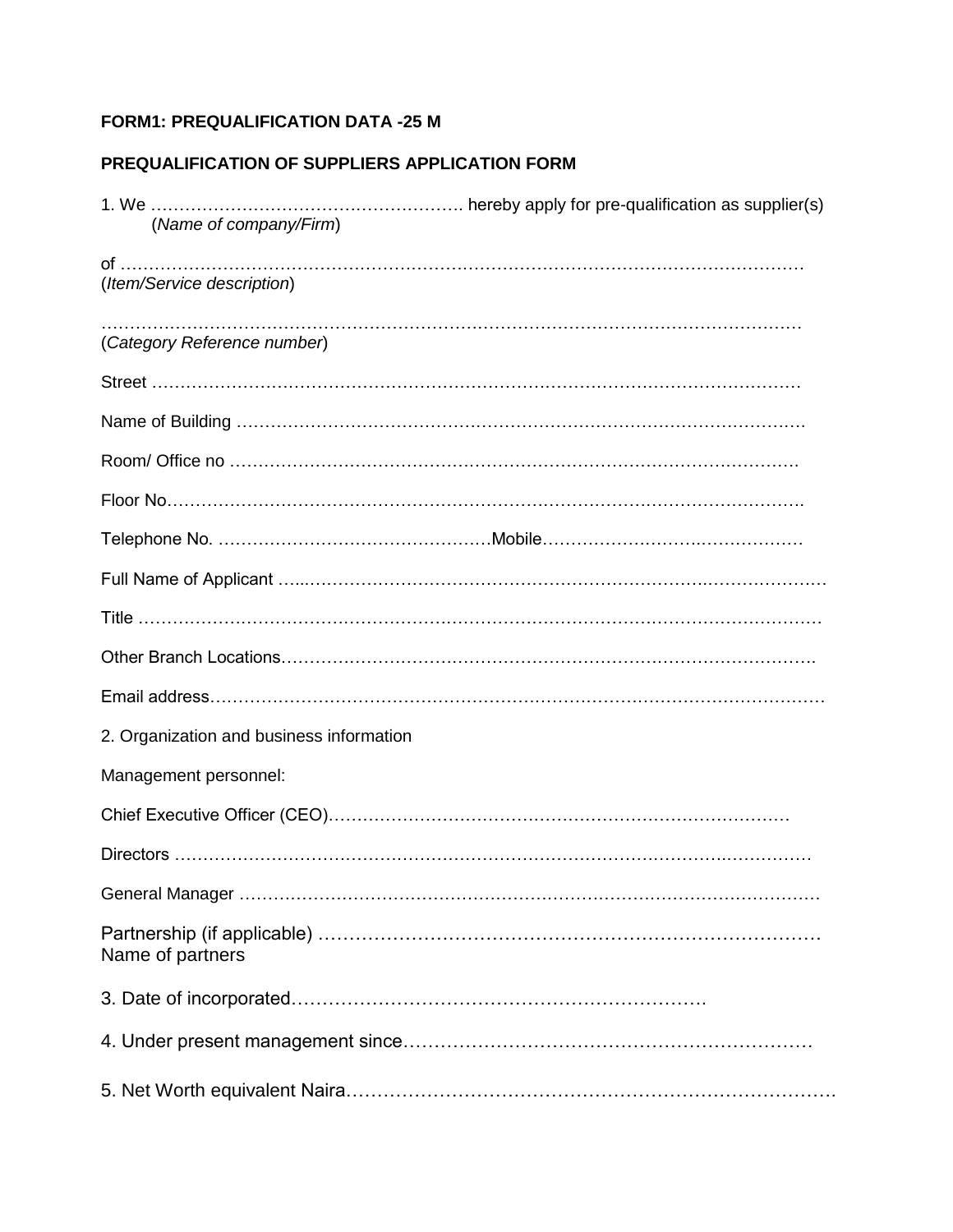6. Enclose copies of organization chart of the firm indicating the main fields of activities ………………………………………………………………………………………………………. ………………………………..…………………………………………………………………. 7. State any technological innovations or specific attributes which distinguish you from other competitors………………………………………………………………………………… …………………………………………………………………………………………………………………………………………………………… 8. Indicate terms of trade/sale………………………………………………………………….

9. Attach company profile or introductory document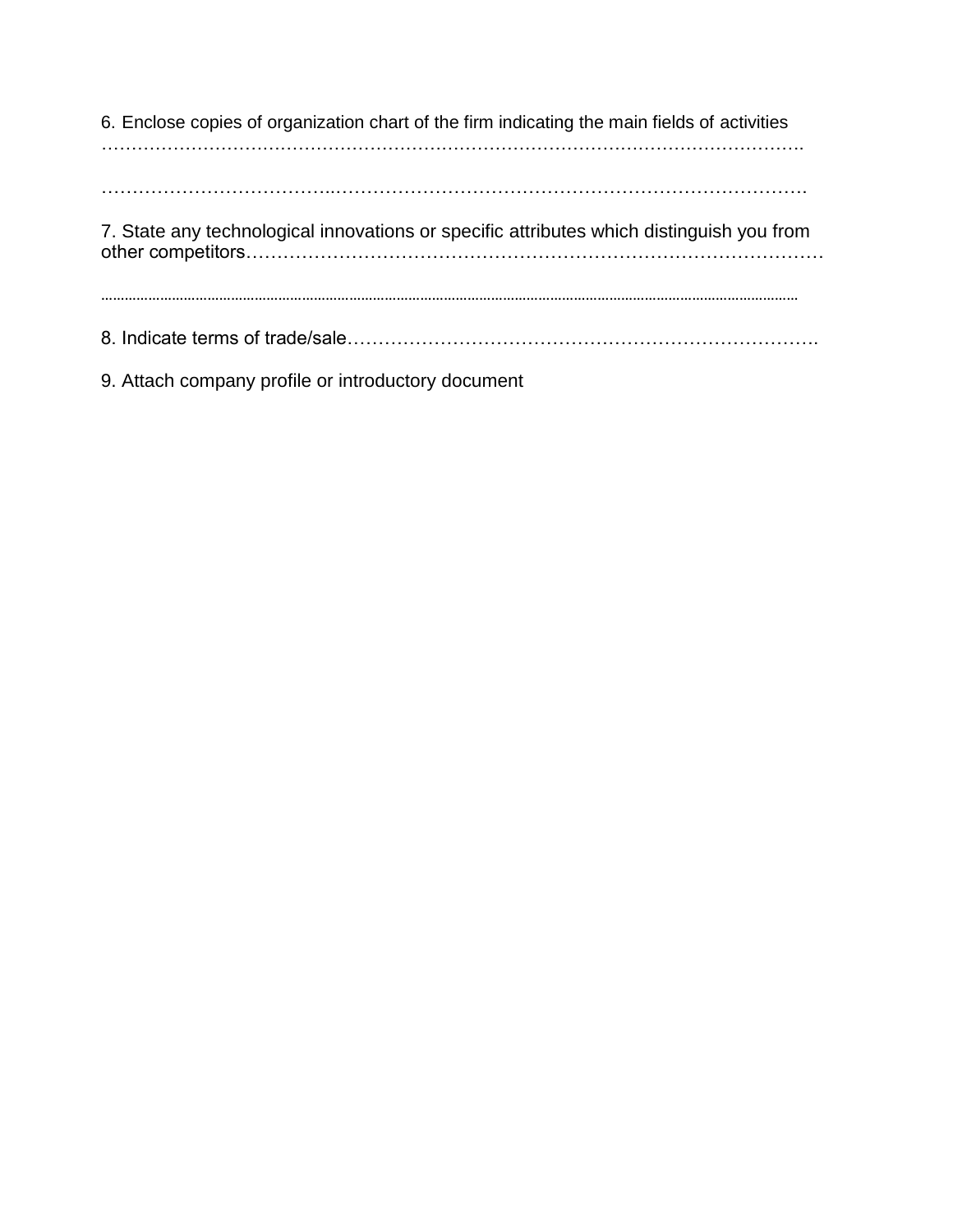### **FORM 2 – PREQUALIFICATION DOCUMENTS – 25M**

### **All firms must provide (Tick appropriate box):**

(a) Copies of Certificate of Registration.

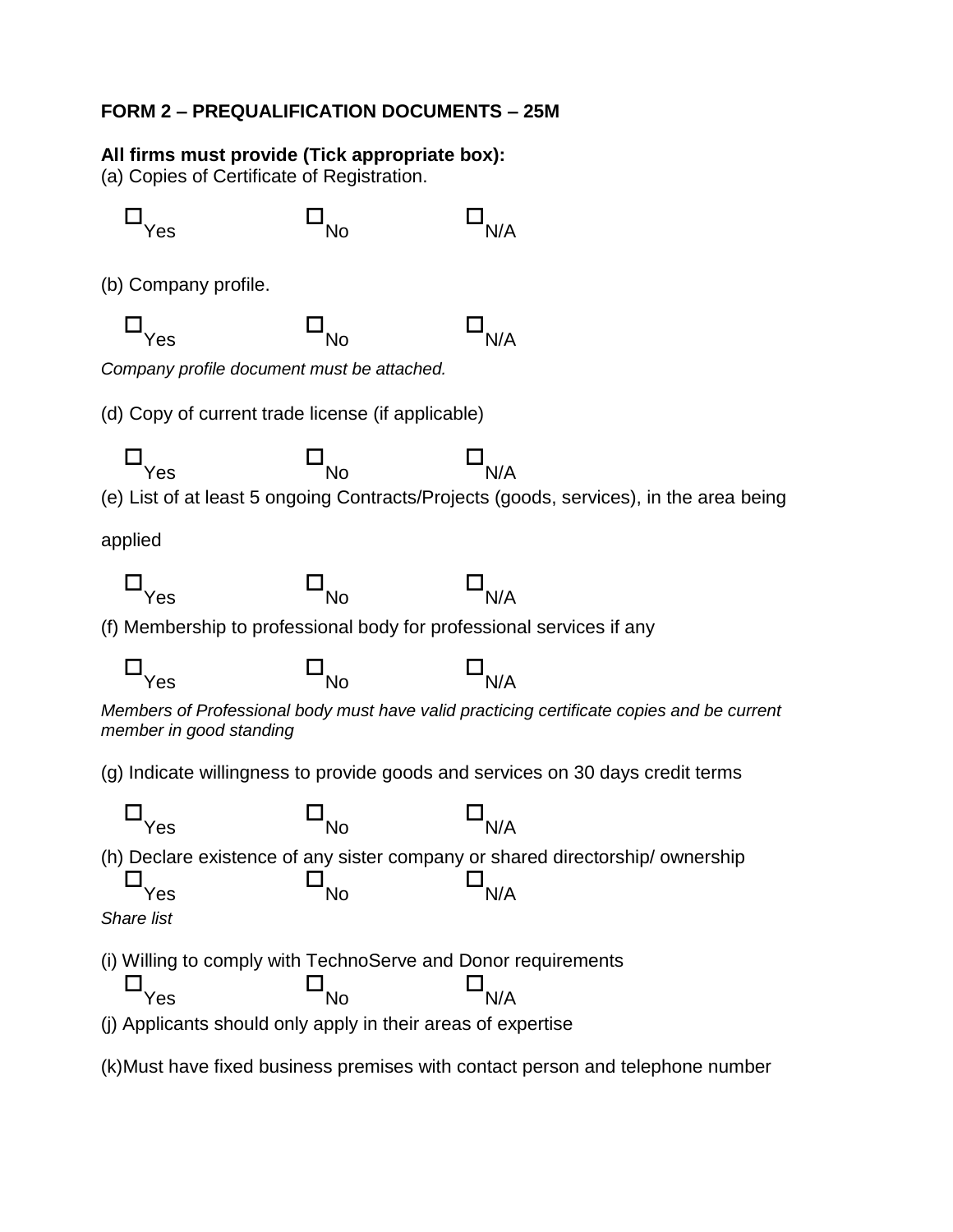### **FORM 3: SUPERVISORY PERSONNEL - 15M**

(Attach copies of certificates of three key personnel in the organization including the above. Where supervisory personnel are several, kindly indicate on a separate paper)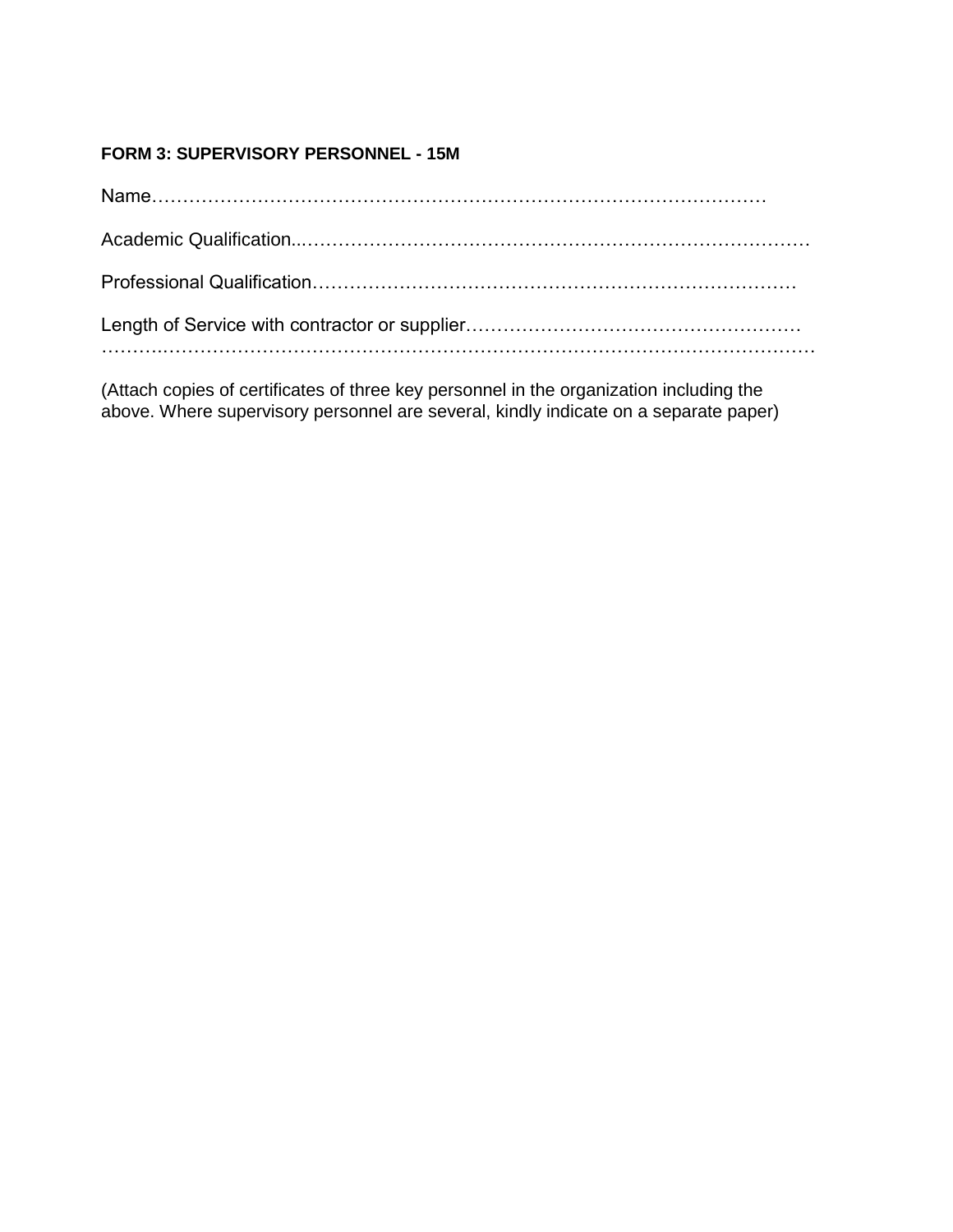### **FORM 4: FINANCIAL POSITION – 10M**

### **All firms must provide (Tick appropriate box):**

A. Nigerian banking details denominated in Naira matches the name or supplier's organization

 $\square_{\text{Yes}}$  $\Box_{\hbox{\scriptsize No}}$ 

B. Duly registered with tax authority

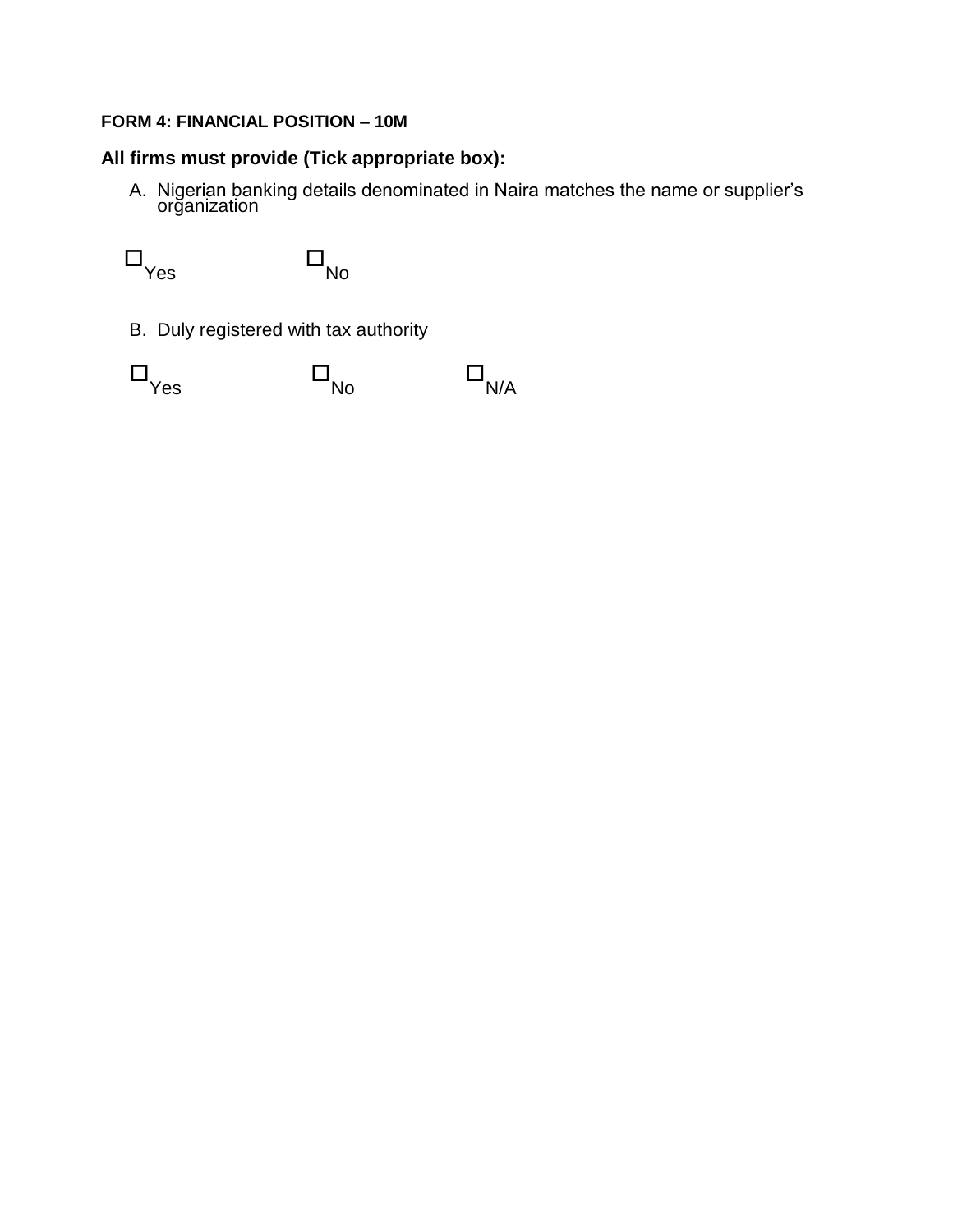### **FORM 5: PAST EXPERIENCE- 25M**

Provide a list of at least 3 current clients/customers that you have transacted **similar business** with and contract value (iNGO if any) for the past two years. References will be contacted by TechnoServe.

| 1. Name of 1 <sup>st</sup> client (Organization)                                                            |
|-------------------------------------------------------------------------------------------------------------|
|                                                                                                             |
|                                                                                                             |
| (Attach documentary evidence of existence of the contract)                                                  |
| 2. Name of 1 <sup>st</sup> client (Organization)                                                            |
|                                                                                                             |
|                                                                                                             |
| (e) Email address ………………………………………………………………………<br>(Attach documentary evidence of existence of the contract) |
| 3. Name of 1 <sup>st</sup> client (Organization)                                                            |
|                                                                                                             |
|                                                                                                             |
| (Attach documentary evidence of existence of the contract)                                                  |

*Please note documentary evidence could be in form of LPO, L.S.O., Agreements, Contracts etc.*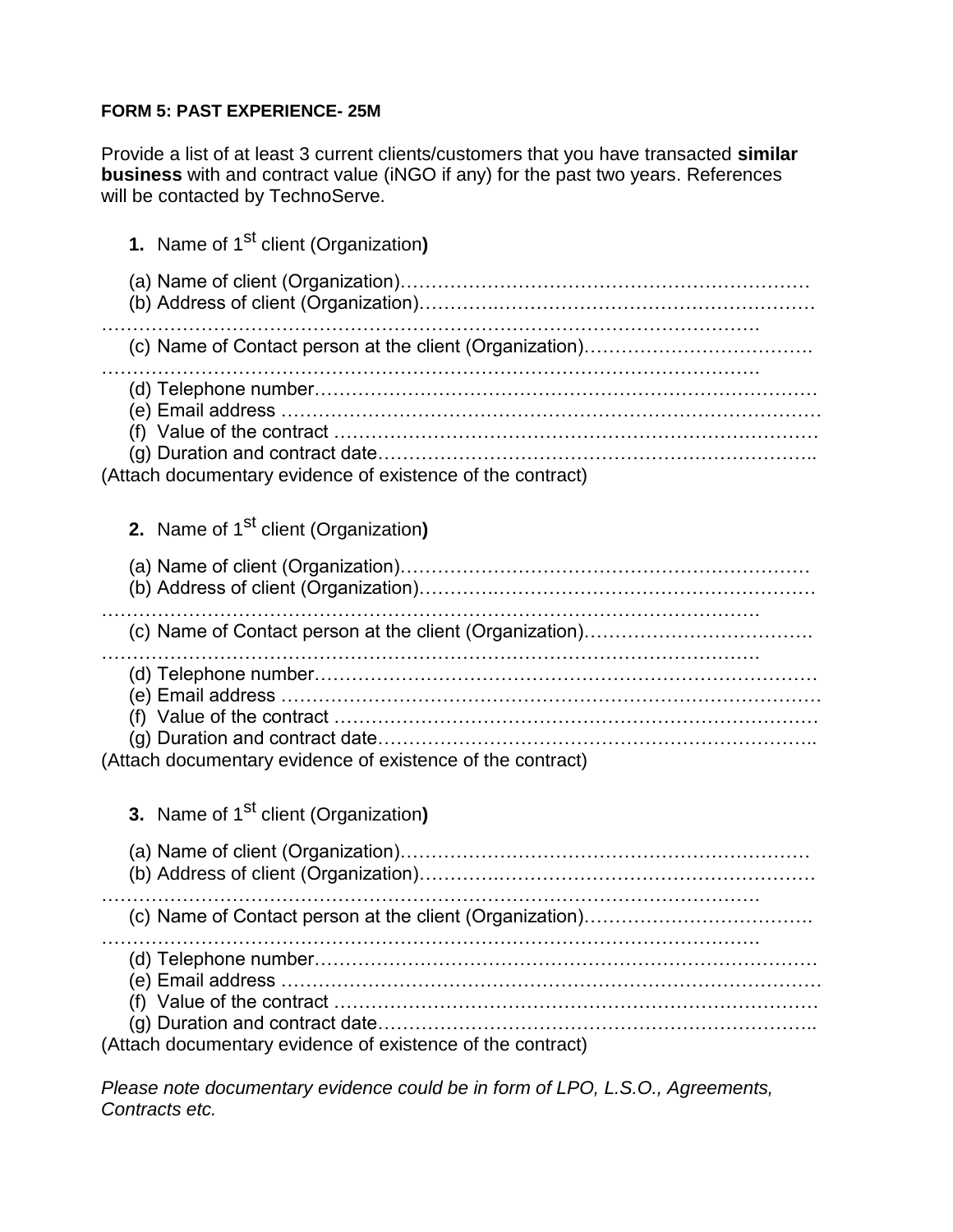### **FORM 6: BUSINESS OWNERSHIP QUESTIONNAIRE**

You must provide details requested in either part 1(a), 1(b) or 1(c) whichever applies in your type of business.

## **Please note that providing false information on this form shall lead to**

**disqualification.**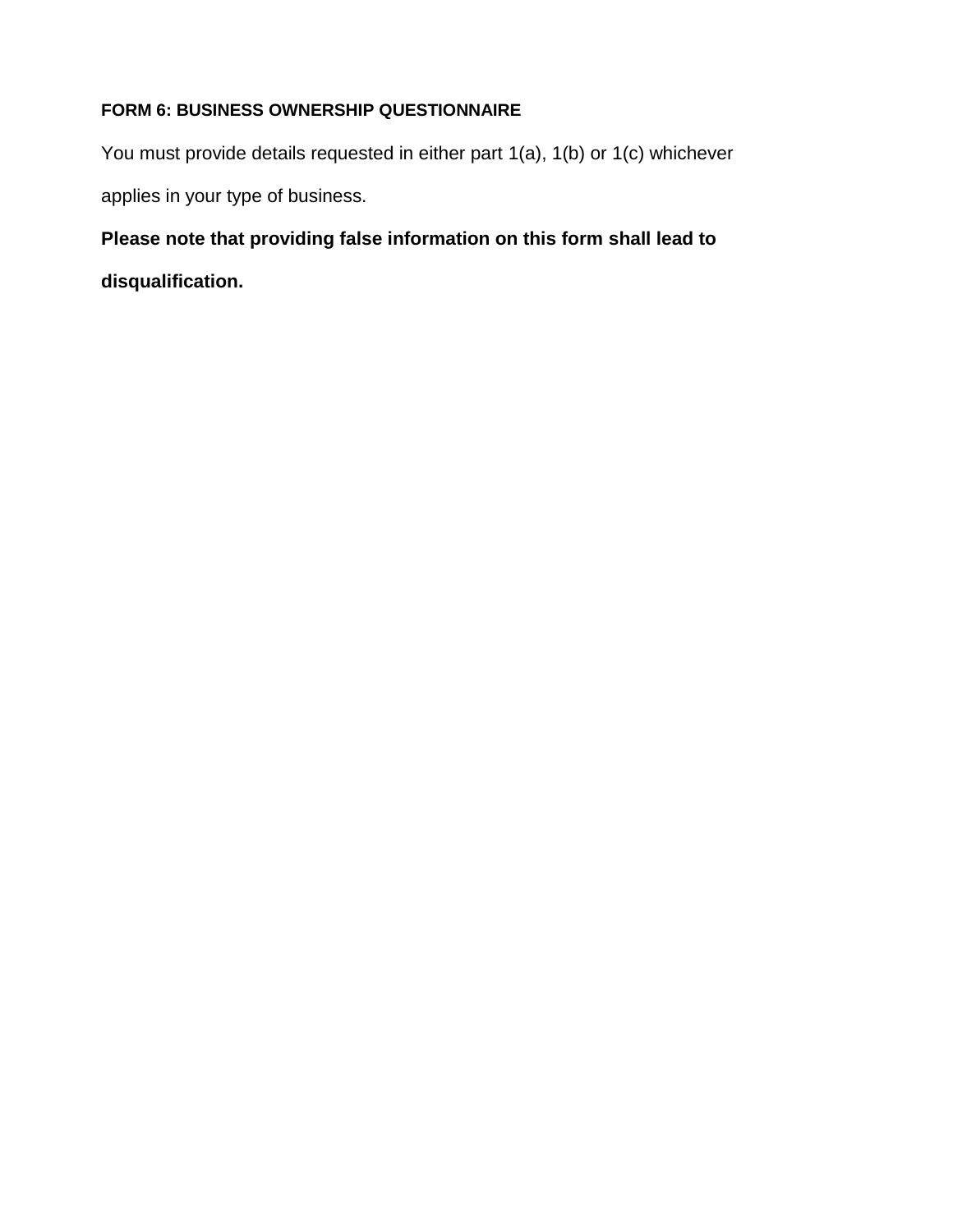### **PART 1(A) –Sole Proprietor**

## **PART 1 (B) –Partnership**

| No. | <b>Name</b> | Nationality | <b>Citizenship Details</b> | <b>Shares</b> |
|-----|-------------|-------------|----------------------------|---------------|
|     |             |             |                            |               |
| l2  |             |             |                            |               |
| 3   |             |             |                            |               |
| 4   |             |             |                            |               |
| 5   |             |             |                            |               |
| 6   |             |             |                            |               |

### **PART 1(C)-Registered Companies**

Indicate whether Public or Private………………………………………………

Give details of all directors as follows:

| No.            | Name | Nationality | Citizenship Details | <b>Shares</b> |
|----------------|------|-------------|---------------------|---------------|
|                |      |             |                     |               |
| l2             |      |             |                     |               |
| IЗ             |      |             |                     |               |
| 4              |      |             |                     |               |
| 5              |      |             |                     |               |
| $\overline{6}$ |      |             |                     |               |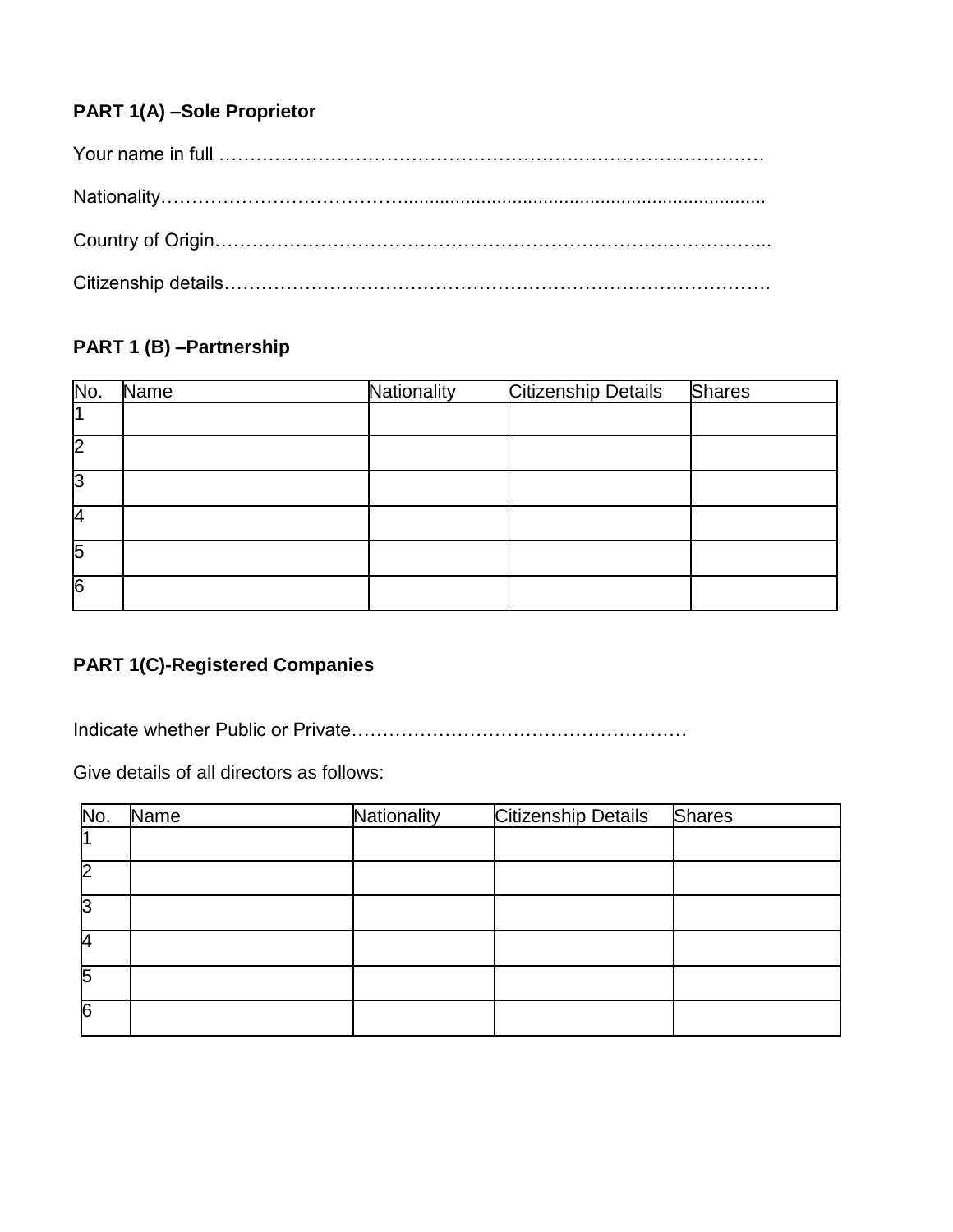### **FORM 7: LITIGATION HISTORY-**

Does the company have any litigation (Tick appropriate box)?

 $\begin{array}{ccc}\n\Box & & \ \\ \n\vdots & \vdots & \ \\n\end{array}$ 

Applicants, including each of the partners of a joint venture, should provide information of any history of litigation or arbitration resulting from contracts executed in the last four years. A separate sheet should be used for each partner of a joint venture.

| Year | Award for or against<br>applicant | Name of client, cause of<br>litigation, and matter<br>dispute | Disputed amount |
|------|-----------------------------------|---------------------------------------------------------------|-----------------|
|      |                                   |                                                               |                 |
|      |                                   |                                                               |                 |
|      |                                   |                                                               |                 |
|      |                                   |                                                               |                 |
|      |                                   |                                                               |                 |
|      |                                   |                                                               |                 |
|      |                                   |                                                               |                 |
|      |                                   |                                                               |                 |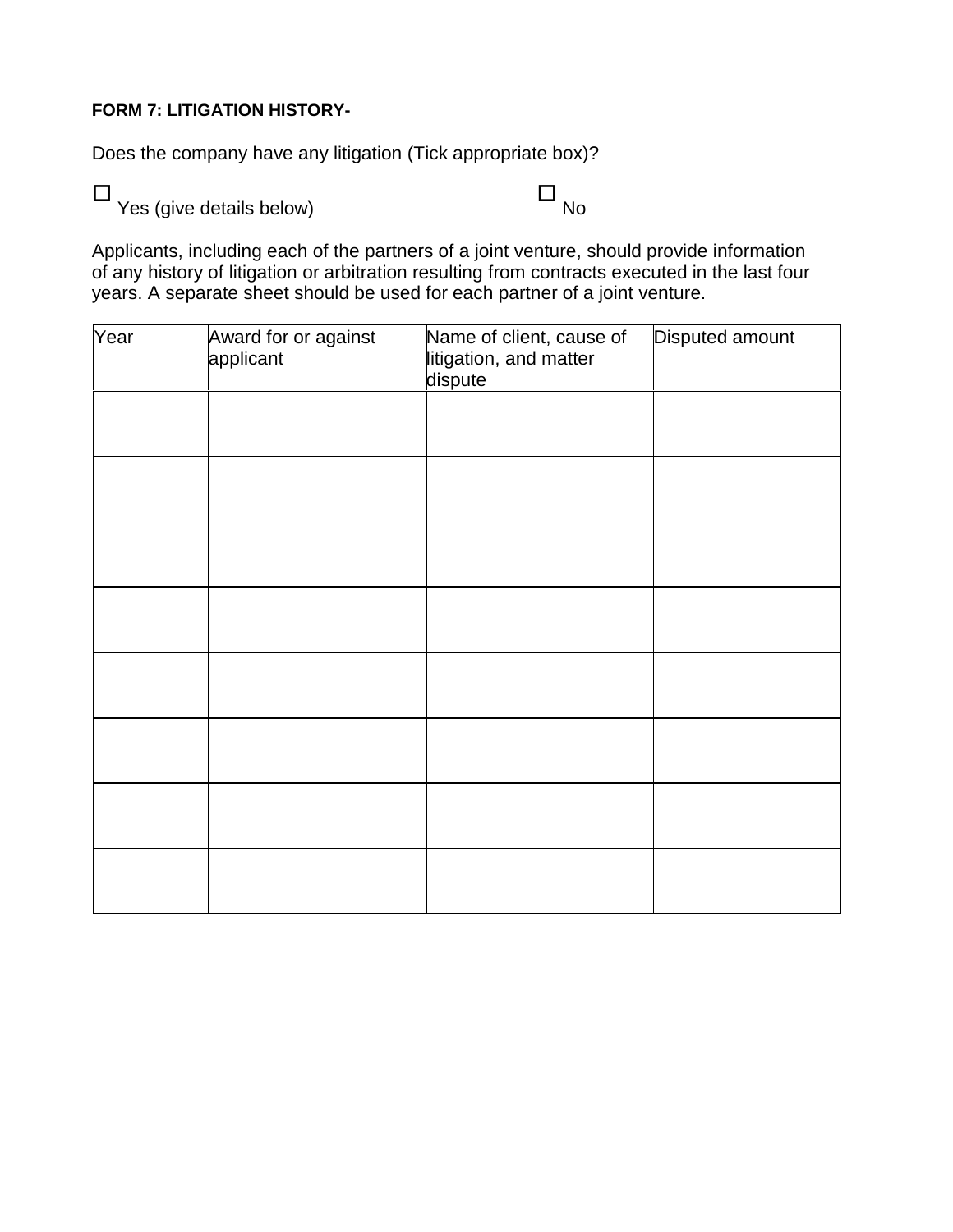### **FORM 8: BANK AND TAX DETAILS -**

For the purpose of payments by electronic funds transfer (bank wire transfer), provide the following information:

### **A) ONLY NAIRA ACCOUNTS:**

### **B) TAX INFORMATION:**